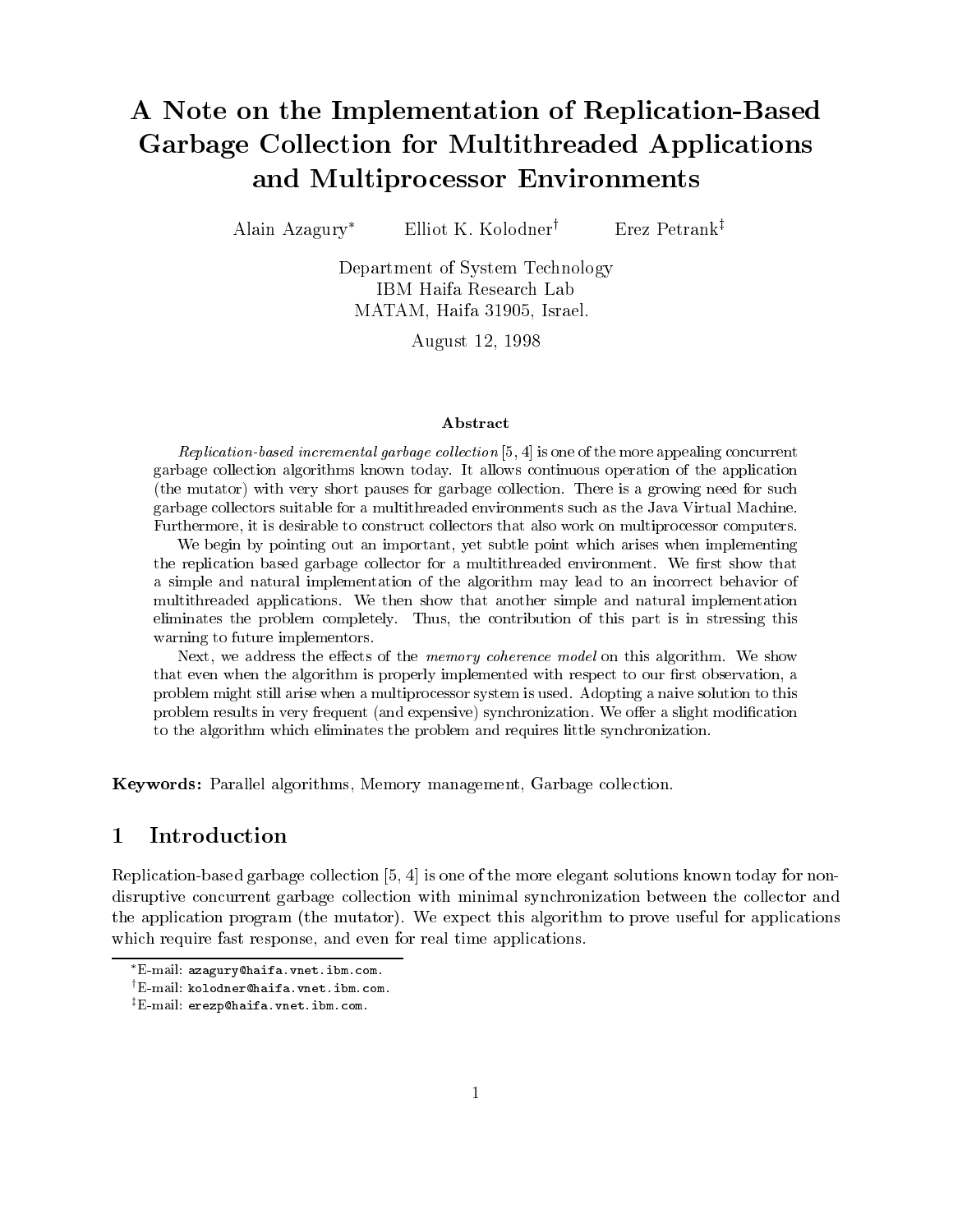Environments, which support multithreaded applications are becoming increasingly popular in particular as part of the Java runtime Furthermore systems with more than one processor are becoming more common in modern machines, especially in server systems, but also on the desktop.

In this note, we address the problems of implementing replication based garbage collection for a multithreaded language such as Java and the problems of implementing this algorithm on a system with multiprocessor computer.

In this short note, we do not elaborate on the motivation for garbage collection in general, nor on the need for non-disruptive collection We also do not discuss the advantages of multithreaded applications. The reader is referred to  $\left[1\right]$  for a good overview on garbage collection algorithms and motivations. The reader may find motivation and experimental results for the specific replication garbage collection algorithm in the original papers

## A subtle implementation point for multithreaded application

We begin with the case of multithreaded applications. Namely, there are several mutator threads (and one additional collector thread). We first note that one natural implementation of the algorithm introduces a subtle problem which may foil the correctness of the running application. We then suggest a solution which is a different implementation of the algorithm. This other implementation is as simple and natural as the problematic implementation We feel that since the problem is subtle, this issue deserves a clear and explicit discussion which should serve as a warning to future implementors

In the original papers  $\left[4, 5\right]$  there is no discussion of this issue. The algorithm is discussed for the case of a single mutator thread, for which both possible implementations are fine. We remark that in their original implementation the authors did choose to implement the algorithm in the manner that is suitable for multi-section of multi-sections operations of  $\mathbb{F}_p$ 

#### 1.2 Care required in a multiprocessor system

Next, we consider the behavior of the algorithm in modern multiprocessor environments, e.g., Power-PC Sparc Alpha and Intel In these environments there is a typical problem of memory coherence. Namely, the order of updates executed by Processor  $P_1$  is not necessarily the order viewed by Processor  $P_2$ . This problem brings back to life the misbehavior of Subsection 1.1 even with the proper implementation. Furthermore, any update performed by the mutators might be "forgotten" because of the garbage collection activity. Thus, in this case a slight modification is needed in order to make the algorithm fit into a multiprocessor environment. The naive solution, of synchronizing the views of the various processors whenever needed, requires very frequent synchronization is thus unacceptably expensive. Our solution requires only little synchronization.

### 1.3 Organization

In Section 2. In Section based garbage collection based garbage collection based garbage collection based garbage collection  $\mathcal{A}$ 3 we discuss the multithreaded environment. We first explain the implementation which is probrematic in Subsection and Modell in Subsection and the program that manufacture of a program that may go astray due to garbage collection activity. In subsection 3.3 we point out the correct implementation that eliminates the problem. In section 4 we discuss the problematic effects of multiprocessor environments on the algorithm and suggest a modification of the algorithm which eliminates the problem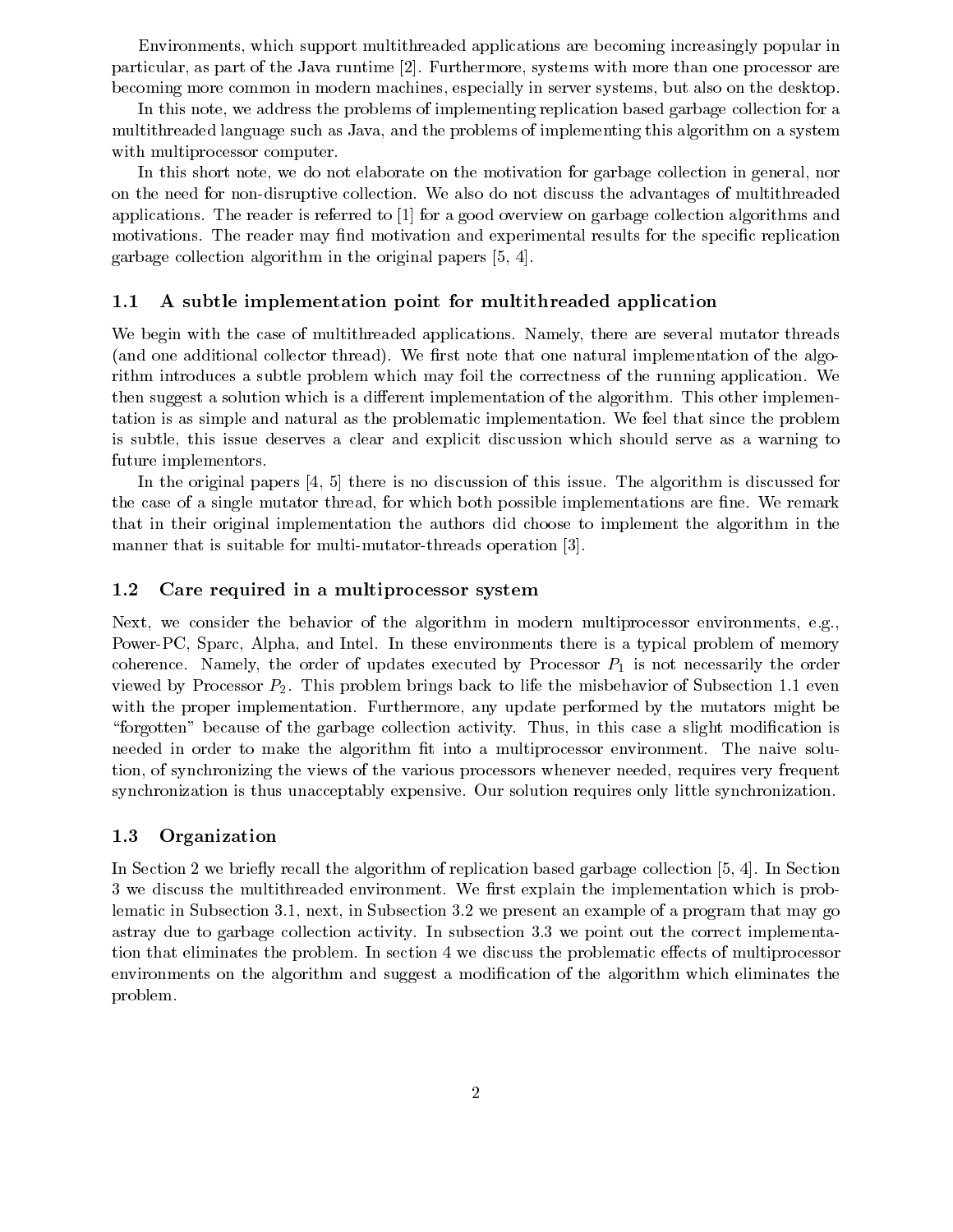### Replication based garbage collection  $\bf{2}$

In this section, we shortly recall the replication based garbage collection algorithm of  $[5, 4]$ . In this short note we only briefly recall the replicating algorithm. We assume the reader is familiar with copying garbage collections in general. For details, the reader is referred to  $[5, 4]$ . In a simple copying garbage collection the heap is divided into two spaces: From-space and to-space. During normal operation the application uses to-space. When garbage collection is needed, the application (mutator) threads are stopped, the roles of *from-space* and *to-space* are flipped, and the collector copies all live objects from the *from-space* area to *to-space*. After doing that, the collector reclaims the from-space area and lets the mutator threads resume. We skip the details.

The idea of replicating garbage collection is to let the collector work in parallel to the mutators<sup>1</sup>. The replication based collector starts a collection cycle by switching the names of the semi-spaces from-space and to-space. But then, the mutator threads are not stopped. While the mutators keep running and operating on *from-space*, the collector replicates the live objects from the *from-space* area into the to-space area. Finally, the mutator threads are stopped and their roots are updated to point to the replicated objects in the  $to-space$  area.

The problem is that while the replication is executed, objects in *from-space* keep on changing and this has to be reected in the to-space replica In order to make the replica consistent the mutators log all modifications to a *mutation-log*. The collector updates the replicas according to the mutation log. Once the mutation log is cleared (i.e., all its records were applied by the collector on the replica and modified pointers are rescanned), the collector may stop the mutator threads for a short pause in which the collector clears the mutation log again (additional entries may have been appended until the mutators stopped) and updates the mutators roots. The pause for the final update  $(flip)$  is short.

### $\boldsymbol{3}$ Multithreaded applications

We start by presenting an issue that was not adequately addressed in the original papers and show how an implementation that does not address the issue can be incorrect We describe the problematic implementation. Then, we present two applications which may operate incorrectly with this problematic implementation. Finally, we describe a correct implementation.

# 3.1 The problematic implementation

The problem arises when the mutation  $log$  is implemented in the standard "databases approach". Namely each record in the mutation-log contains the relevant mutation details The address to be updated and the value to put in the address This seems like a natural approach which as we fear might be adopted for an implementation of the algorithm

The problem occurs when there is a race on updates between the mutator threads. Namely, when two or more mutator threads try to update the same address. One of them "wins" and the value that it stores actually prevails in the race The other loses and its update does not survive the race We stress that this is a legitimate happening which is even useful for goals such as synchronization or locking. Let us describe why races cause a problem.

The problem is that the race on the updates on the given address is followed by a race on the mutation log Each mutator updates the address and then inserts a mutation record into the

This is not the first algorithm that allows parallel copying collection. The reader is referred to  $\sqcap$  for a balanced  $\sqcap$ report on the various existing concurrent copying garbage collection algorithms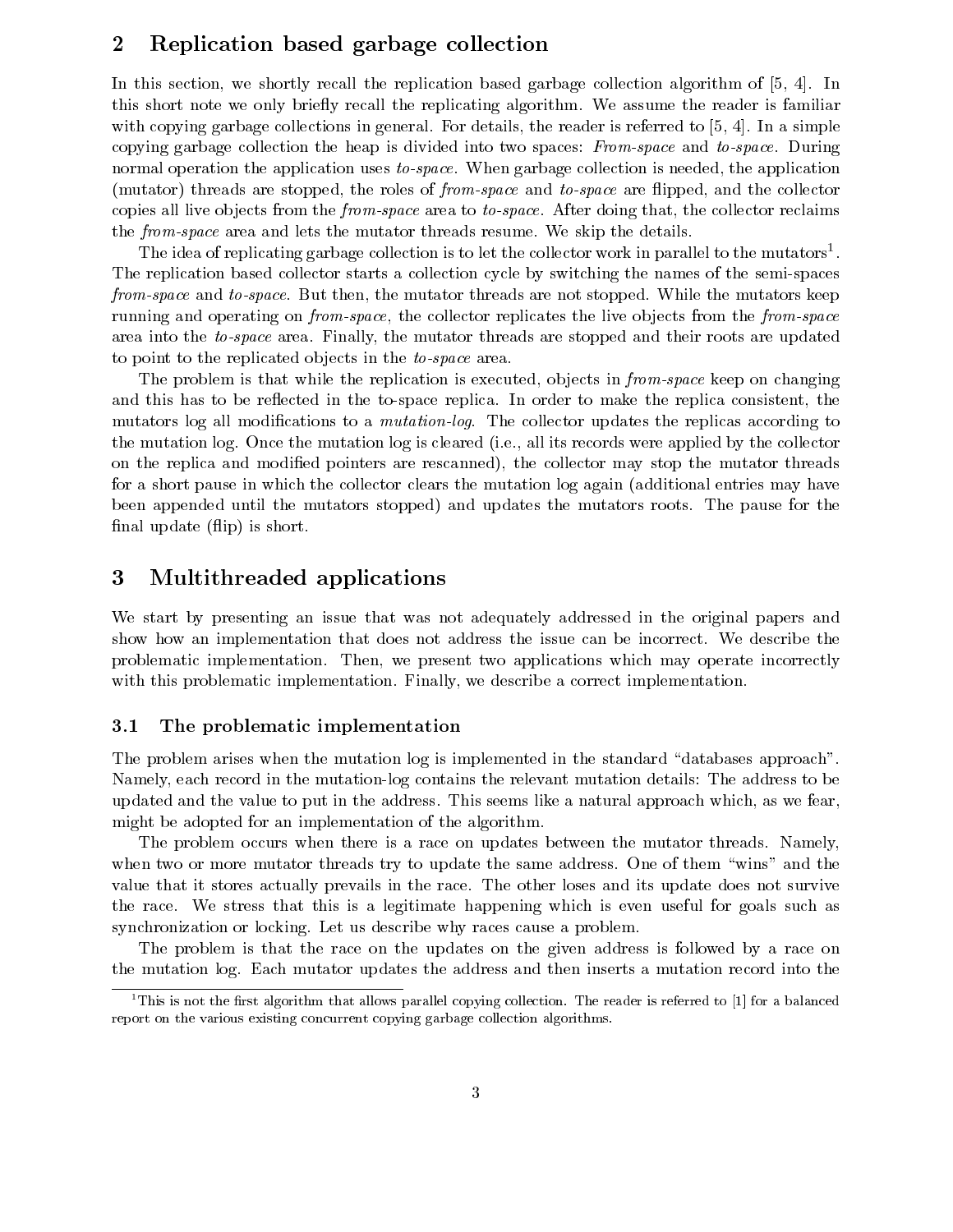mutation log. But it may happen that the race on the updates is settled inconsistently with the race on the mutation log. As a consequence, the *from-space* area contains a value in some address a which is inconsistent with the output of executing the mutation-log records one by one Thus the value in address  $\alpha$  will be modified at some point (the "flip" point) without the mutators intention of modifying it again In other words the collection changes the content of the memory In the next section, we discuss specific applications which may fail because of this inconsistency.

#### 3.2 A counter example

Let us explain the problem of the implementation in Subsection 3.1 on a multithreaded application simply by constructing two counterexamples. In our examples, a correct program becomes incorrect due to garbage collection activity

### Locking

The simplest example is a "locker" object. Namely, an object that implements a lock on a critical resource (or section). We explain how the collection algorithm may foil the correctness of the lock. thus creating chaos in the system synchronization The reader may envision similar examples for various synchronization protocols The key ingredient in the example is that the threads settle a decision problem by allowing a race on updates of a predetermined object.

Think of a lock which is implemented by a byte. The lock is locked when the byte value is 1. and released when it is 0. Access to the critical section is started by a thread performing compare and swap on this byte. If the initial value was  $0$ , then the swap writes 1 to this byte. Only the writing mutator has access to the critical section. After executing the critical section, the mutator writes  $0$  to the lock to free it.

Now let's think of this operation under the replication based garbage collection. Say Mutator A finished executing the critical section and is now setting  $Lock = 0$ . On the other hand, Mutator B that was waiting for the lock to be released is executing compare and swap, setting the lock to 1 again. By the collection algorithm, the two mutators must update the mutation log in order to keep the to-space replica updated. Thus, Mutator A writes a record lock=1 in the mutation log whereas Mutator B writes a record lock- Clearly in fromspace Mutator A had to be rst Otherwise B would not have been able to set the lock to However in the mutation-log it is not record which mutation- record appears reply the matrix and particularly a short in this case and in this case of  $\mathcal{L}_{\mathbf{c}}$  and  $\mathcal{L}_{\mathbf{c}}$  will contain the commutation of commutation the commutation of  $\mathcal{L}_{\mathbf{c}}$ 

If this is indeed the case, and while  $B$  is working on the critical section, the collector finishes updating the to-space area and makes the flip. Now, all threads view the lock as being released, while  $B$  still believes that it has the lock on the critical section. In other words, the program correctness is foiled by the garbage collection operation

#### ----Leader election

Another possible example of an application which may be foiled by the collector activity is the following implementation of space-ecient leader election

Suppose we have a few active mutators out of  $n$  existing mutators, and we want to select one of them to lead a parallel algorithm (elect a leader). Suppose, also, that we choose to implement this protocol with the following space efficient algorithm: The mutators use one shared byte on which each mutator writes its id. The simultaneous writing creates a race between all threads that ends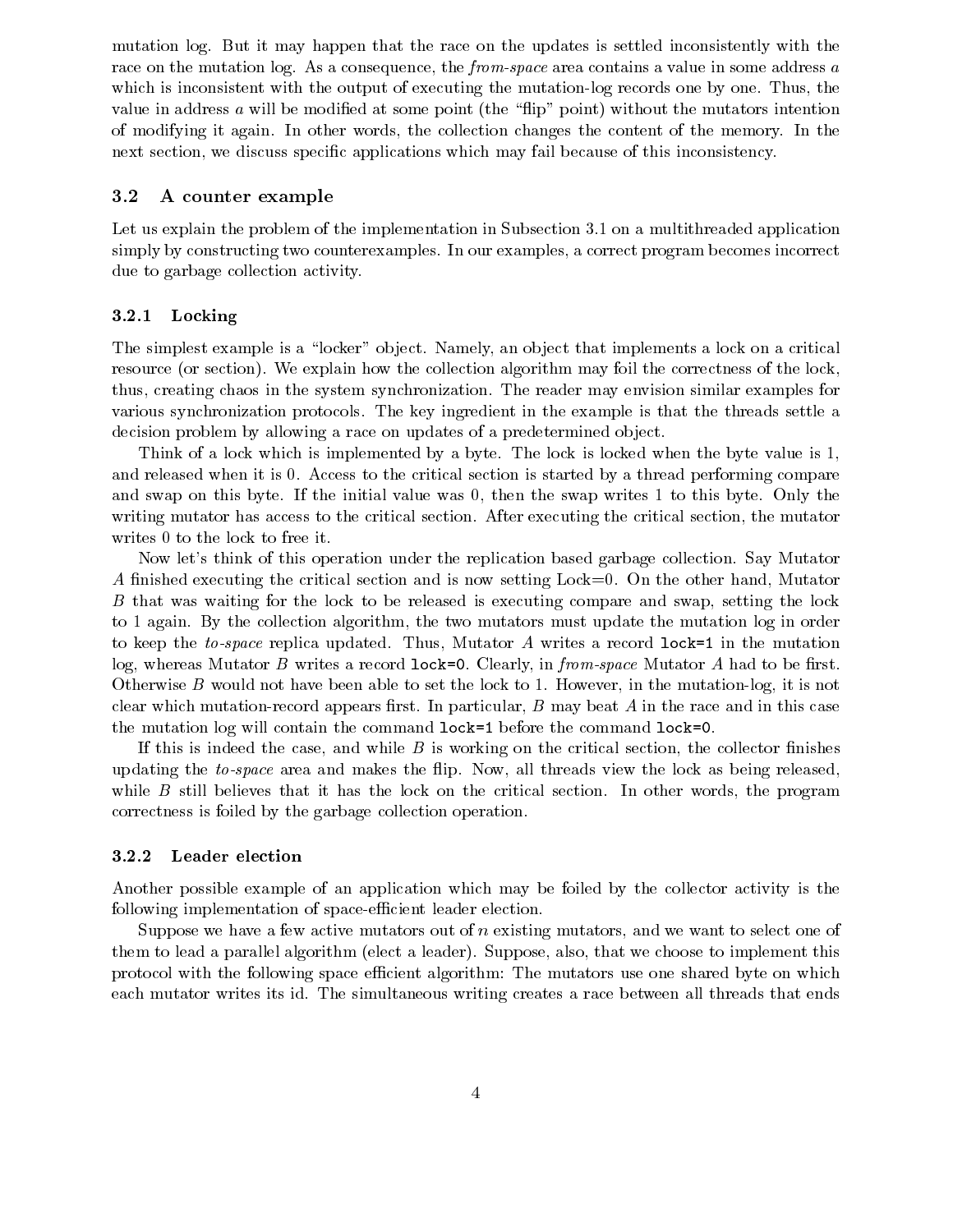when one of the updates "wins" in the race and its id remains written on the shared byte.<sup>2</sup>

This algorithm is, perhaps, not the nicest or most elegant solution to the problem of leader election. But this is irrelevant. The algorithm is "legitimate" and some user somewhere may choose to use it. Now, we consider the effects of replication based garbage collection on this algorithm.

Note that the race on the update of the shared byte is settled independently of the other race that occurs on the update of the mutation-log Thus the last update of the original cell does not have to be the last update of the mutation-log Until the collector updates the roots to point into to-space, one mutator may be the leader, but as the collector updates the roots, the leader may change! This foils the assumption that a single leader was chosen and may cause mutators to decide on two different leaders, depending on the time they read the shared byte. Mutator  $M_i$  may be the leader for the mutators that read the shared byte before the flip, and a different mutator  $M_i$ may seem the leader for the mutators that read the shared byte after the flip, thus, foiling the correctness of the application program

### 3.3 The solution

Note rst that one way to solve the problem is to ask that the mutation-log update be associated with the update of the memory. Namely, we lock the access to the object and then we update the ob ject and the mutation-log before we release the ob ject lock It is easy to check that this indeed solves the problem. However, the price of synchronization on each update is unacceptable.

The solution is extremely simple. Instead of logging the mutation on the mutation log, we log only the address on which the update was made. To update the replica, the collector must therefore read the original space again and copy the relevant value to the replica

Let us say a few words on why this implementation of the mutation-log is safe with respect to the problem discussed above Suppose that there is a race on the update of the content of address a. Then although we do not know which mutator won the race, we know that after it won the race, it wrote the address to the mutation log. Thus, after the final value was written to address a, the address will be written into the log, and after the address will be written into the log, the collector will take care of copying the value (which by this time is final) from address a to the replicated space. Note that the other racing mutator threads may have written the address  $a$  into the mutation log before or after the thread that won the race But we only care about the latest value being noted by the collector, and this is guaranteed.

# Multiprocessor environments

In this section we argue that even with the proper implementation, in a multiprocessor environment the user program may still fail due to garbage collection activity. Furthermore, in this case, the problem arises even when there is no race condition in the application program Any simple update of the application program may fail due to the garbage collector activity We then suggest a slight modification of the original replication based garbage collection algorithm which solves the problem.

# 4.1 The problem

Let us start by presenting the problem in a multiprocessor environment. We do this by recalling why the proper implementation worked well in our previous scenario. We argued that keeping the order of the following four operations implies the correct behavior of the application

 $^2$ We do not discuss the question of timing, i.e., how the mutators know that the updates are over and they can read the leader name One may assume a synchronous system or a more relaxed assumption of a timeout mechanism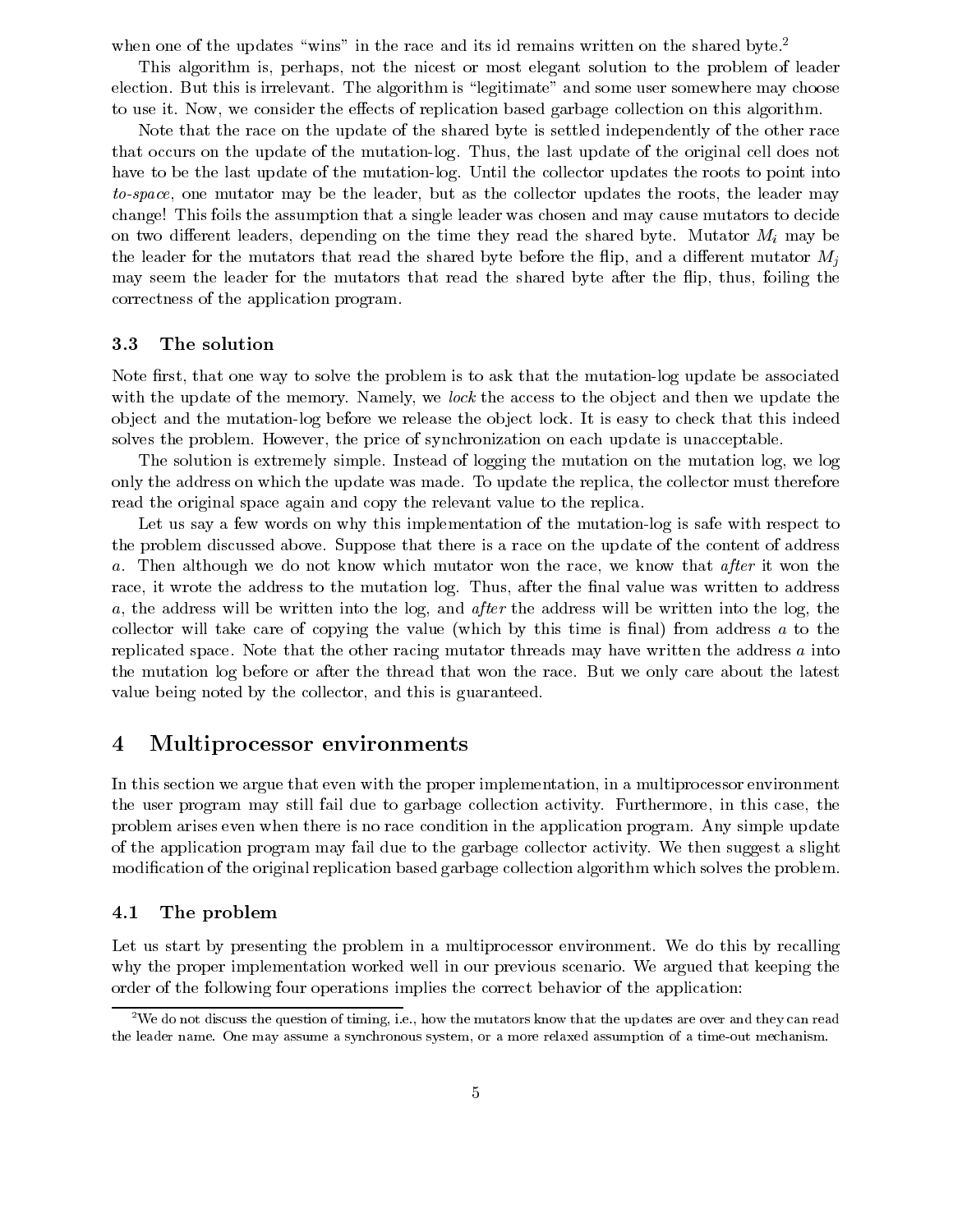- 1. The mutator updates address  $a$ .
- The mutator adds address a to the mutation-log
- 3. The collector reads  $a$  from the log, and finally,
- 4. The collector copies the content of address a to the proper address in the *to-space* replica.

The order of operations is enforced as follows: the second operation follows the first since this is the mutator program. The fourth follows the third since this is the collector program. And the third operation is a consequence of the second operation Hence the order between them must be kept, and in Operation  $(4)$  the collector copies the value that was previously properly updated by the mutator in Operation 

The problem originates from the *memory coherence model* provided by a multiprocessor. Most architectures eg IBM Power-PC Sun Sparc Digital Alpha and Intel do not guarantee that the operations executed by Processor  $P_1$  appear in the same order in the view of Processor  $P_2$ . Thus, returning to the above 4 operations, it is possible that the collector will see the update of address a only after it reads the update to the mutation log. From the collector point of view, this means that it might copy the content of address  $a$  before the new value actually appears in his view. Thus, the new replica in to-space will contain an outdated value of the content of address a. Furthermore. this value will never be updated

In what follows, we suggest a modification of the garbage collection algorithm that eliminates the above problem

Remark We would like to remark shortly on compiler optimization The main issue here is that the process that reads the updated value must indeed get the value after the update One thing that may foil the correct operation here is that the optimizing compiler decides to delay the actual update. The implementor must make sure that precautions are taken to make the optimizer "behave" properly, e.g., in C declare the appropriate variables volatile. We do not elaborate further on this point

#### 4.2 Our solution

We concentrate on the case in which we have multiple mutator threads and one collector thread. The more general case of a parallel collector, i.e., multiple *collector* threads is not discussed here. There are no "standard" algorithms that perform such a collection, and the synchronization problems. which arise, depend very much on the specific way chosen to implement the parallel collector. However, we believe that for any reasonable extension of the replication based collection to run with multiple threads, our solution can be naturally extended.

Recall that the main problem is to make the view of the various processors consistent. We do not want to discuss a specific architecture, but each has its own synchronization commands which enforce a commentant view between the processors For example, The communicating sync on the IBM Common the IBM Power-PC the command membar on SPARC and the command wbinvd on Intel Pentium Let us use the Power-PC sync operation to describe our solution A similar solution can be implemented on any other platforms The command sync on the Power-PC has the following eect if Processor  $P_1$  executes a sync, then all other processors view any operation that was executed by  $P_1$  before the sync as being executed before any operation that was executed after the sync In other words an update performed by  $P_1$  before the sync cannot be switched in the view of any processor with an update performed by  $P_1$  after the sync operation.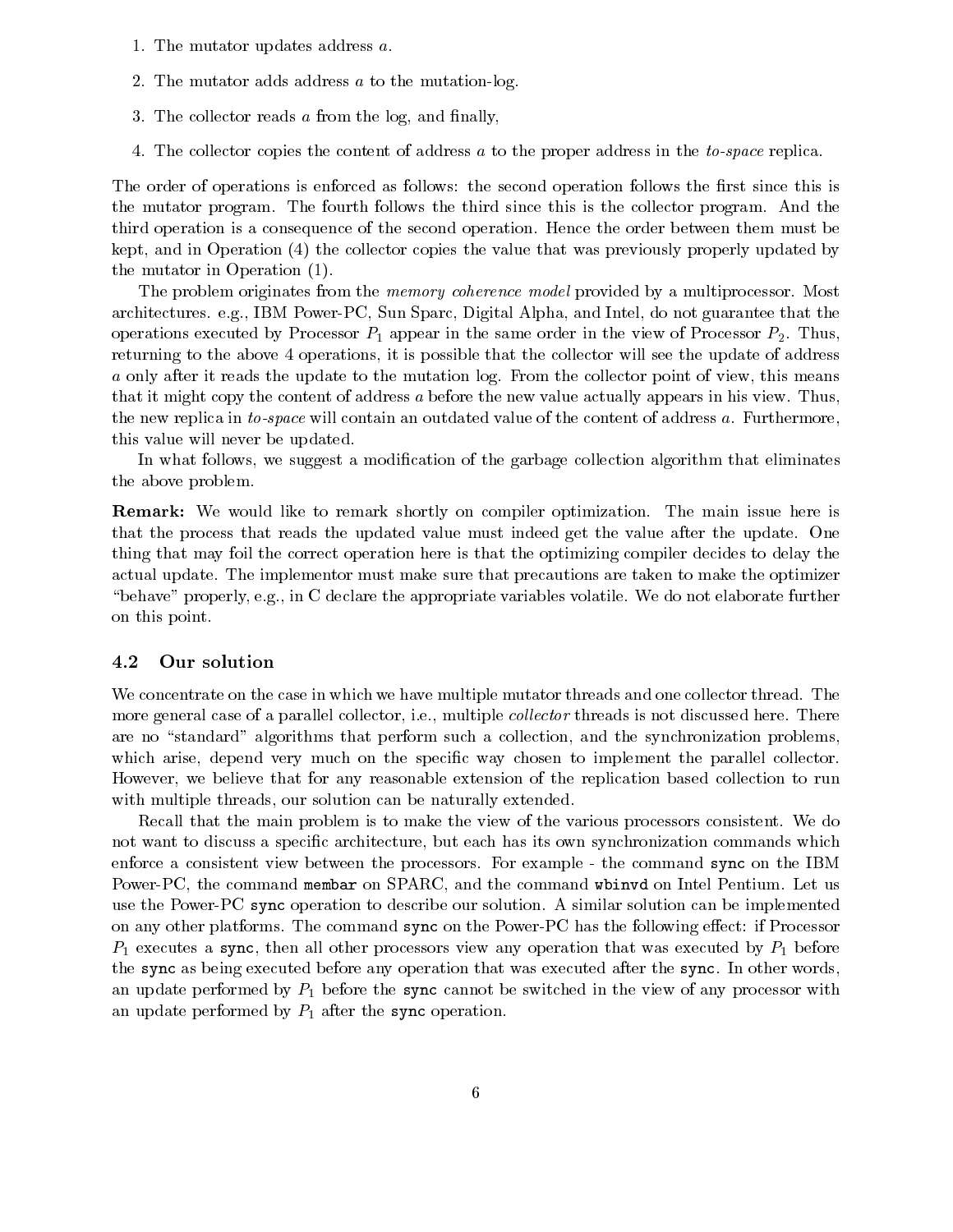The most naive solution is to perform such a sync to synchronize the view of the processors after each update Namely when performing Operation  $\mathcal{M}$  and  $\mathcal{M}$  and  $\mathcal{M}$  are subsection  $\mathcal{M}$ mutator must perform a sync operation between the two commands Although this solution is correct, the cost is unacceptable. Synchronization operations are usually very expensive and we cannot allow a synchronization to take place that often

Thus, we suggest using a local buffering system. Each processor uses a local buffer to store its mutation records, rather than storing them directly into the mutation log. The mutation log will not contain mutation records anymore, but will be a queue of buffers, and each buffer will contain mutation records. A mutator uses its buffer to store its mutation records and once a buffer is filled with records, the mutator adds the buffer to the mutation log. Just before adding the buffer to the log, a sync operation is executed. Let us now look at the collector. The collector reads the buffers from the mutation log one by one and performs the needed updates on the replica as dictated by the buffer records. Since the sync operation was executed before the buffer was appended to the mutation log, it is guaranteed that after the buffer is seen by the collector, all the updates that are mentioned in the buffer, are already viewed by the collector and therefore the collector copies the right values to the *to-space* replica.

Note that the actual access to the mutation log must be synchronized since the log is updated and read concurrently by several threads. This synchronization is also an expensive operation. Our buffering solution also reduces this cost. Instead of synchronizing once for every update, we synchronize once for every full buffer.

Finally, let us explain how the process ends. Once the collector finishes working on all buffers in the queue it stops all mutator threads The collector performs the updates that appear in the unfinished buffers of each thread, and only afterwards it finishes the collection cycle by performing the flip: Updating the mutators roots to point to the to-space part of the memory, and reclaiming the *from-space* area. Care must be taken in this case as well. For example, if a thread is stopped just after updating the memory and before updating the mutation log, then we face the same problem as above: the update is "lost" during the final stage of the collection.

A standard approach for copying garbage collection (in which the roots of the mutators are changed while they sleep) is to use a *safe-point* mechanism. A safe point is a place in the execution of a program at which it may be stopped for collection When the garbage collection algorithm has to stop the threads, it waits until each thread arrives at a safe point. In our case, we would define the point between updating the memory and updating the mutation log as not being a safe point Thus, a mutator thread will never be stopped at that point for collection.

We also remark that stopping the threads is usually done using some interrupt or trap mechanism. Furthermore, it is usually guaranteed that before the interrupt or trap handler is invoked, the memory gets updated and all processors can view all previous updates of the interrupted processor Thus, this solves our coherence problem as well.

### $\overline{5}$ Acknowledgments

We thank Scott Nettles for his helpful comments and for answering our questions on the details of the implementation in [4].

# References

[1] R. E. Jones and R. D. Lins. Garbage Collection: Algorithms for Automatic Dynamic Memory Management. John Wiley & Sons, July 1996.